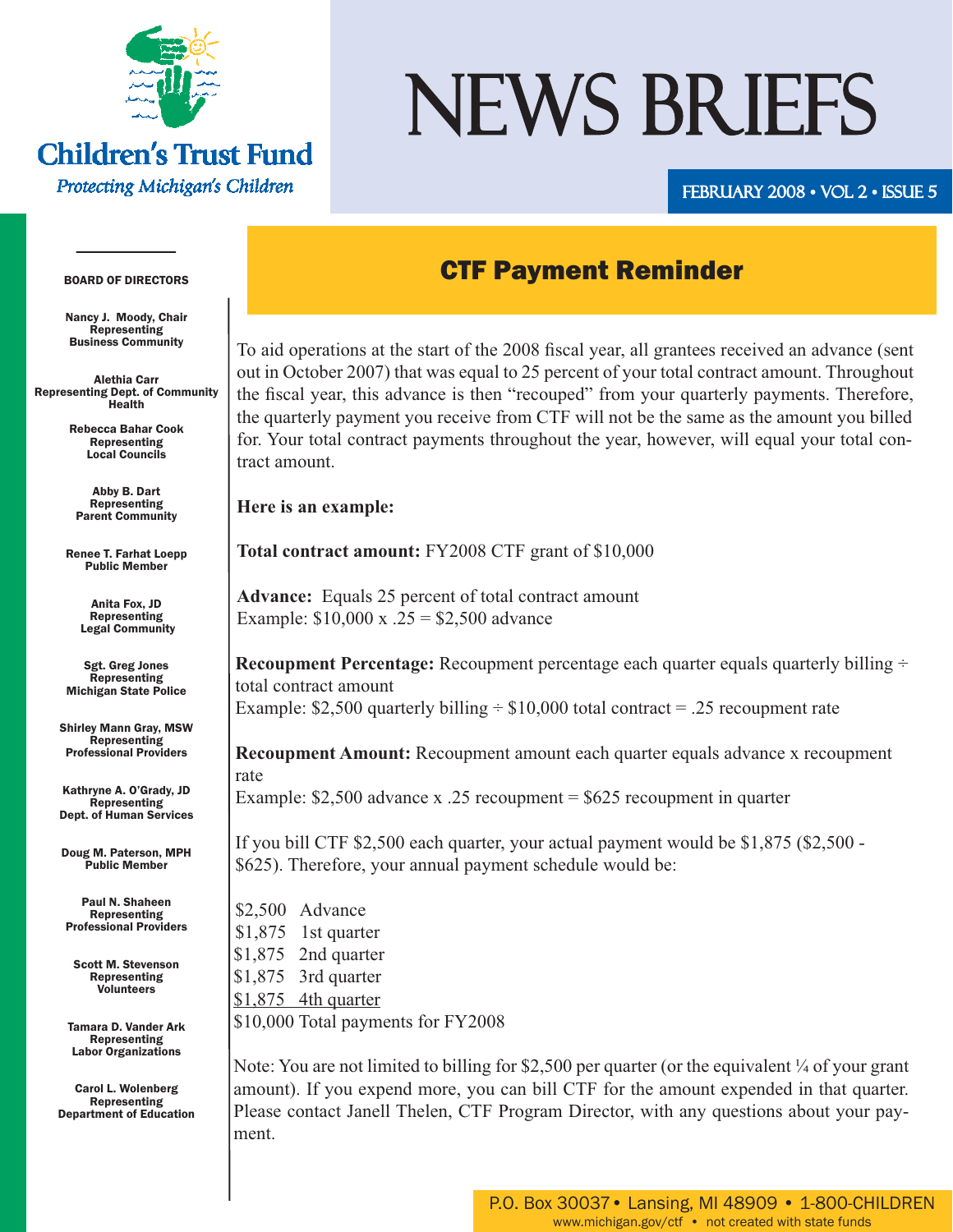### CAP Month 2008

#### **Toolkits**

CTF is pleased to announce that CAP Month toolkits were packaged and mailed on February 14. We hope that you find the contents helpful in preparing for your local CAP Month activities. A few toolkits remain at the CTF office. If you would like to receive one or two additional kits, please contact Alan Stokes at 517.241.7793 or stokesa@michigan.gov. You can also download the toolkit, pamphlet, and poster by visiting our website at www.michigan.gov/ctfcapmonth.

If you would like to purchase additional posters and/or pamphlets (in quantities over 1,000), contact Larry Dobias with Hot Prospects at 517.853.1000.

#### **Save the Dates!**

We invite you to join CTF for two key CAP Month events in Lansing: [the CAP Month Press Confer](http://www.michigan.gov/documents/ctf/Leg_Day_Save_the_Date_225480_7.pdf)[ence/Legislative Day on March 18 at the State Capitol,](http://www.michigan.gov/documents/ctf/Leg_Day_Save_the_Date_225480_7.pdf) and the inaugural CAP Month 5K Run/Walk on April 13 at the State Capitol (please see registration on page 8 of *News Briefs*). If you would like to have a resource table at the run/walk or would like to get involved with the event, please contact Addie Marie Roof (roofa@michigan.gov) or Stephanie Dorey (doreys@michigan.gov). We encourage you to bring a group to participate in both activities!

#### **Pinwheels for Prevention**

CTF expects the [Prevent Child Abuse \(PCA\)](http://www.preventchildabuse.org) pinwheels to be delivered to our office by mid-March. CTF will then repackage and ship 100 pinwheels directly to each local council. If the pinwheels are delivered to CTF on time, they will be distributed by late March.

#### **Local CAP Month Activities**

Please continue to forward dates for local CAP Month activities planned by your council or agency. Dates will be added to [our statewide calendar](http://www.michigan.gov/documents/ctf/3-CAP_Month_Calendar_08_226421_7.pdf) which can be accessed via the CTF website.

*Our goal is to challenge every resident in Michigan to participate in this year's statewide CAP Month initiative: The Power of One Action. We appreciate your continued support and dedication to Michigan's children and families as we prepare for CAP Month. If you need any additional information, please contact the CTF office.*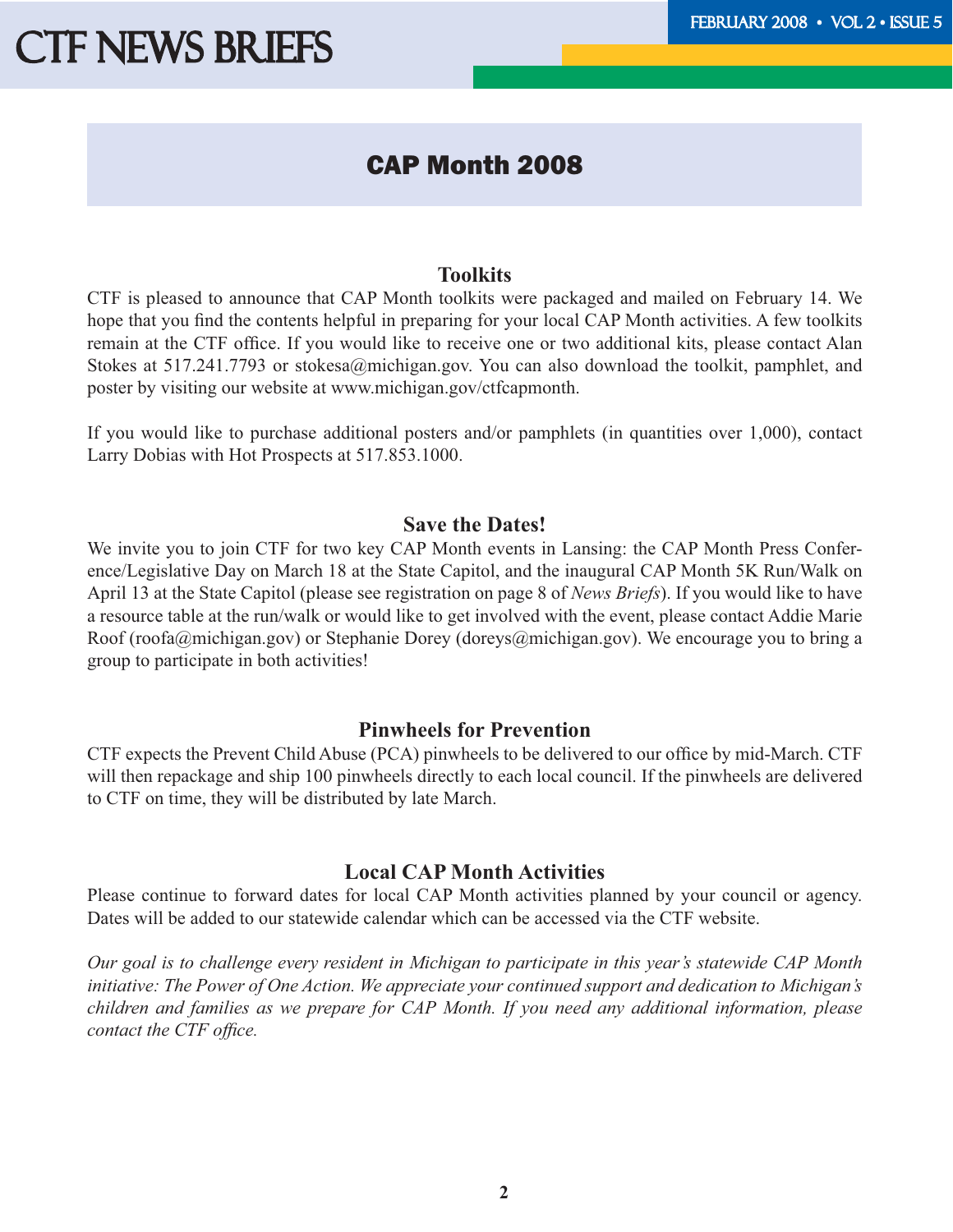### Direct Services RFP

The Request for Proposal (RFP) for FY2009 direct service programs is currently being finalized. CTF expects the RFP to be posted the first week of April, with an anticipated deadline of mid-May. RFP trainings will be held in Lansing in mid-April. CTF will distribute the RFP announcement and relevant dates to its network via email and will also post information on the CTF website.



## **Children's Trust Fund**

Protecting Michigan's Children

### 2007 Satisfaction Survey Results

The [2007 satisfaction survey results are currently posted on the CTF website.](http://www.michigan.gov/documents/ctf/2007_Survey_Results_226420_7.pdf) Local councils reported strengths in the areas of serving as a community prevention voice, impacting local governing boards, and developing community prevention plans. Councils reported needs in the areas of mentoring, technical assistance, annual report compilation, and strategic planning. Direct service programs reported strengths in local council collaboration, family support and referrals, and parenting programs. Needs were reported in connecting to statewide awareness efforts, providing pre- and post-natal prevention programming, and providing respite care to families in need.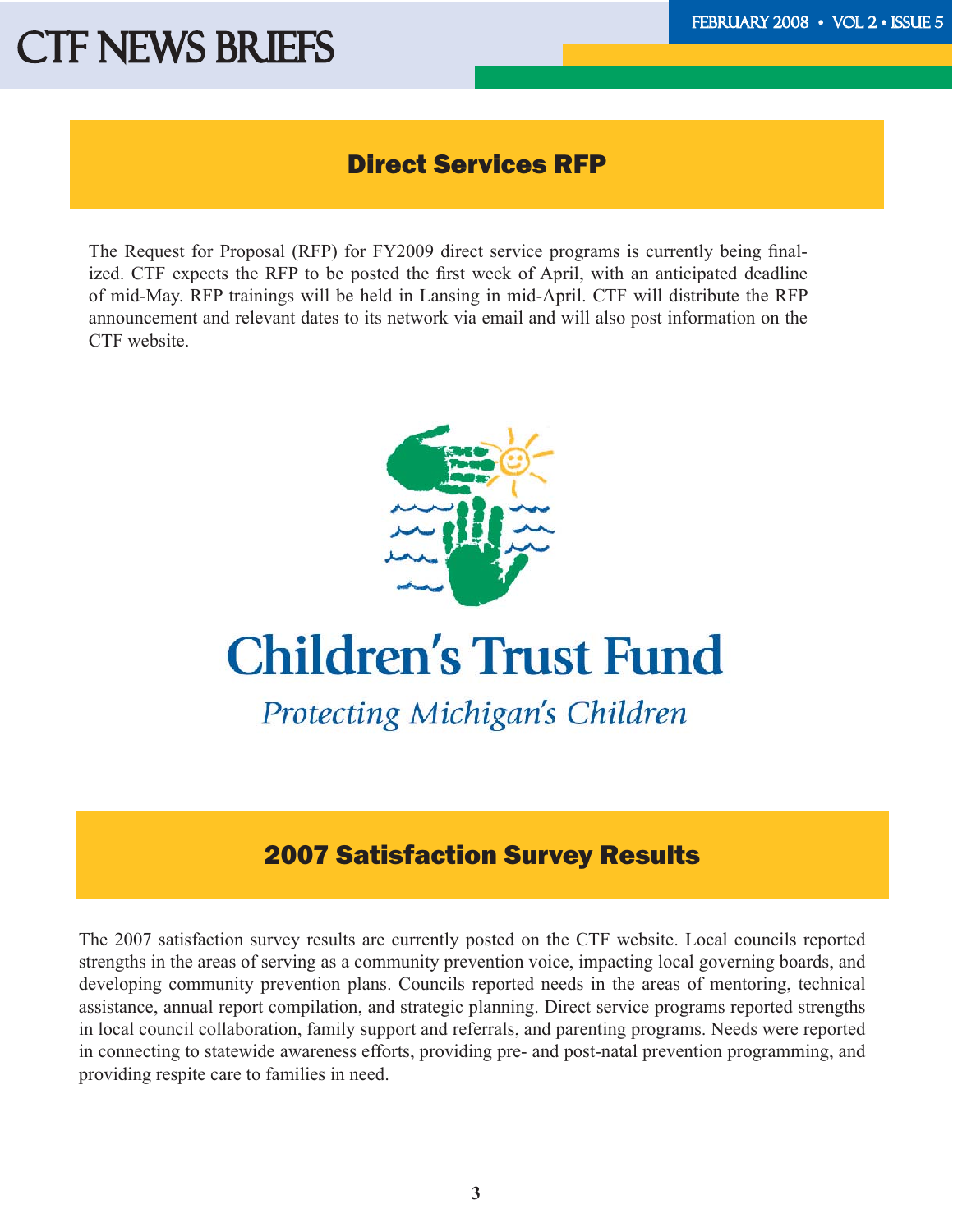### Promoting Healthy Families, Preventing Abuse

The *Promoting Healthy Families in Your Community: 2008 Resource Packet* is now available! One copy was included with your CAP Month toolkit, and the packet and corresponding poster can also be downloaded or ordered at www.childwelfare.gov/preventing/res\_packet\_2008. Contact the Child Welfare Information Gateway at 1.800.394.3366 or info@childwelfare.gov for more information.

The packet highlights strategies to strengthen families by promoting key protective factors that prevent child abuse and neglect. It also includes tip sheets in both English and Spanish to share with parents.

The Resource Packet is produced annually by the Department of Health and Human Services' Children's Bureau, Office on Child Abuse and Neglect, Child Welfare Information Gateway, and the FRIENDS National Resource Center on Community-Based Child Abuse Prevention.

Service providers can find additional materials in the Preventing Child Abuse & Neglect section of the Information Gateway website. This web section includes resources for Child Abuse Prevention Month, as well as information on evaluating and funding prevention programs, enhancing protective factors, and effective parenting. For more details, go to www.childwelfare.gov/preventing.

### Tier I Competitive Movement Announced

CTF is allocating \$50,000 for the movement of ten Tier I councils to Tier II status. The competitive application process, recently approved by the CTF Board of Directors, will be posted on the CTF website. Interested Tier I councils should note the following key dates:

| <b>February 29</b>                                          | Applications emailed to Tier I councils $\&$ posted on website |  |  |  |
|-------------------------------------------------------------|----------------------------------------------------------------|--|--|--|
| <b>March 18 &amp; 19</b>                                    | Technical assistance sessions (teleconference)                 |  |  |  |
| <b>March 28</b>                                             | Deadline for application submission                            |  |  |  |
|                                                             | April 18 (tentative) Program Committee reviews recommendations |  |  |  |
| Program Committee makes recommendation to Board<br>April 28 |                                                                |  |  |  |
| May 1                                                       | CTF announces new Tier II councils                             |  |  |  |

Scoring criteria for eligible local councils are included in the application and will include evidence-based or evidence-informed prevention plans and financial viability.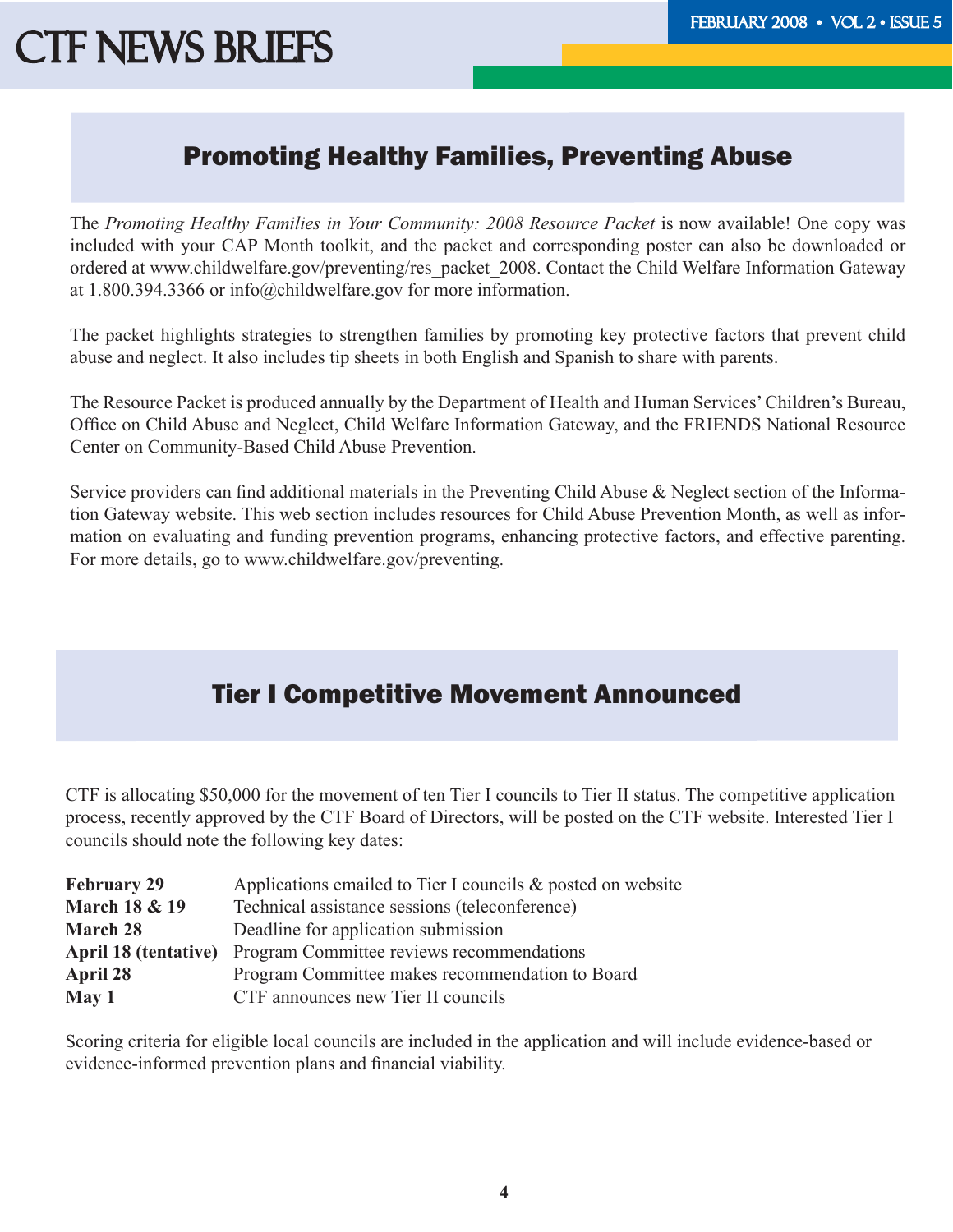#### March is Parenting Awareness Month

In recognition of Parenting Awareness Month, CTF will distribute a special mailing to all local council and direct service grantees in late February. CTF encourages grantees to use the materials to help promote parenting awareness. If you have any questions about the materials or parenting programs, contact Sylvia Brown Jones at 517.241.7792.



### Shaken Baby Awareness

The CTF "Never Shake a Baby" brochure has been updated and is available to grantees at no cost. To order brochures, use the ["Literature Request Form"](http://www.michigan.gov/ctf/0,1607,7-196--170747--,00.html) under the "Resources" section of the CTF website or contact Alan Stokes at 517.241.7793.

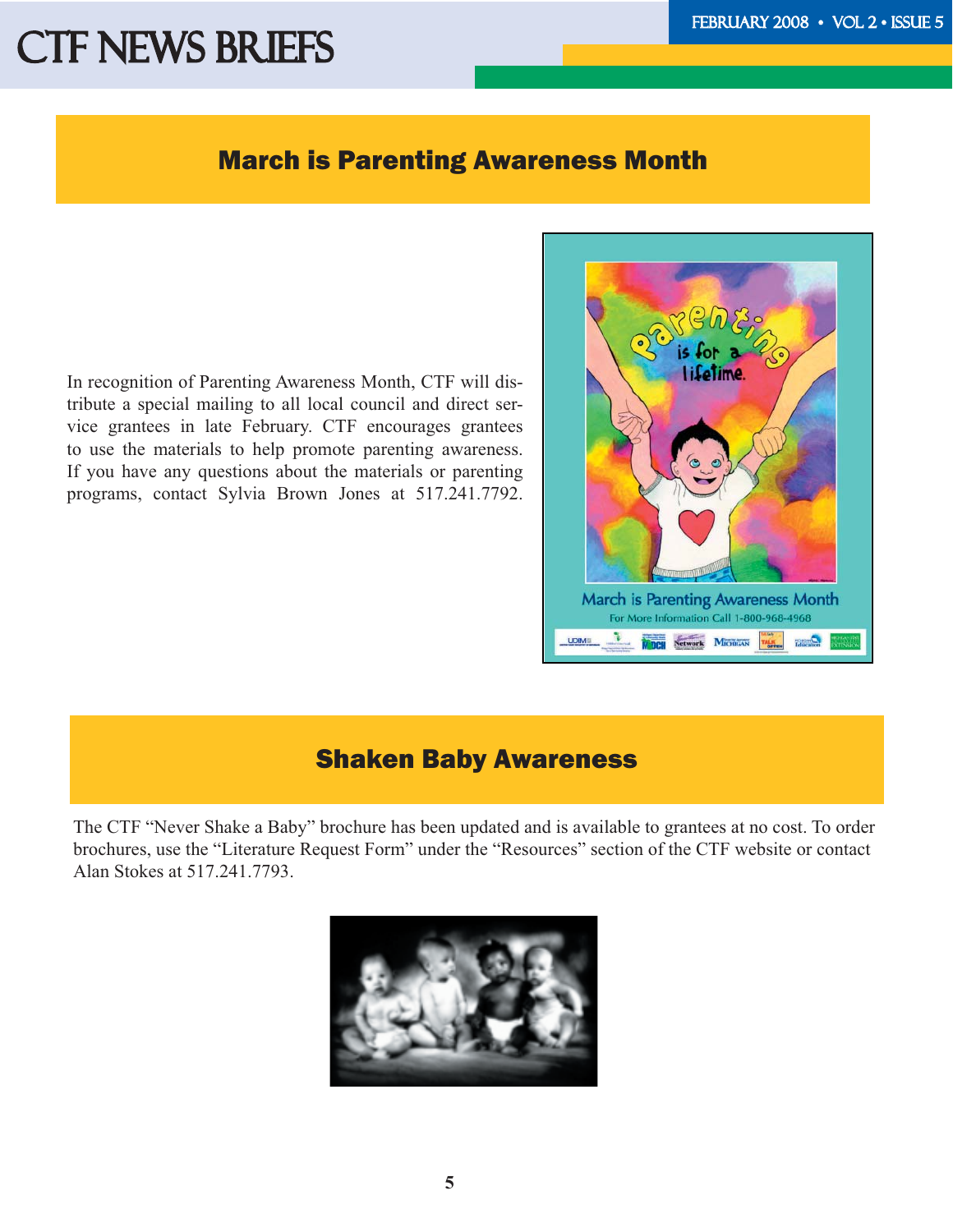Lр

## **CTF NEWS BRIEFS**

### Free Online Courses

In response to the recent shooting at Northern Illinois University, the FRIENDS Online Learning Center partner Essential Learning has released two new courses, *Disaster Mental Health Intervention* and *Post Traumatic Stress Disorder*. FRIENDS is offering these courses to you free of charge through March 31, 2008.

Disaster Mental Health Intervention: Project Web-Flash (Practical Frontline Assistance and Support for Healing) was developed by Dr. Carol North and Dr. Barry Hong from Washington University in St. Louis and Dr. Betty Pfefferbaum of the University of Oklahoma in Oklahoma City. Post Traumatic Stress Disorder was developed by Dr. Daniel Singley and Dr. Lorraine Watson, both with experience working with students at University of California, San Diego.

To access these courses:

ᆛ

1. Go to the FRIENDS Online Learning Center at http://www.cequick.com/friends.

2. On the left side of the screen, go to the Select Accreditation drop down menu to pick the continuing education you need or select the Generic Completion category. Select All Subjects for courses, and then click the View Courses button.

3. Find the Disaster Mental Health Intervention and Post Traumatic Stress Disorder courses on the list and check the box next to the course title. Then click the Add Courses to Cart and Checkout button at the top of the page.

4. Complete the registration information on the next page to gain access to the online courses. Remember your username and password for future reference. When you complete the course and pass the test with a score of 80% or higher, you will be able to print your Continuing Education Certificate.

### In Memoriam - Sophie J. Womack, MD

Along with other child advocates in Michigan and beyond, CTF was saddened to learn of the passing of CTF Board member Dr. Sophie Womack on February 17. As reported in the Detroit Free Press, "Womack, a neonatologist, was elected the first black female president of the Wayne County Medical Society of Michigan. She also was the vice president of medical affairs for Harper University Hospital and Hutzel Women's Hospital—the first woman to hold the position in the Detroit Medical Center system." In 2007, Dr. Womack was named president of the Wayne County Medical Society of southeast Michigan. She was appointed by Governor Granholm to fill an unexpired CTF Board term in 2007 and was recently reappointed to a full term. Dr. Womack served as a passionate advocate for the health and safety of Michigan's children and families. She will be greatly missed.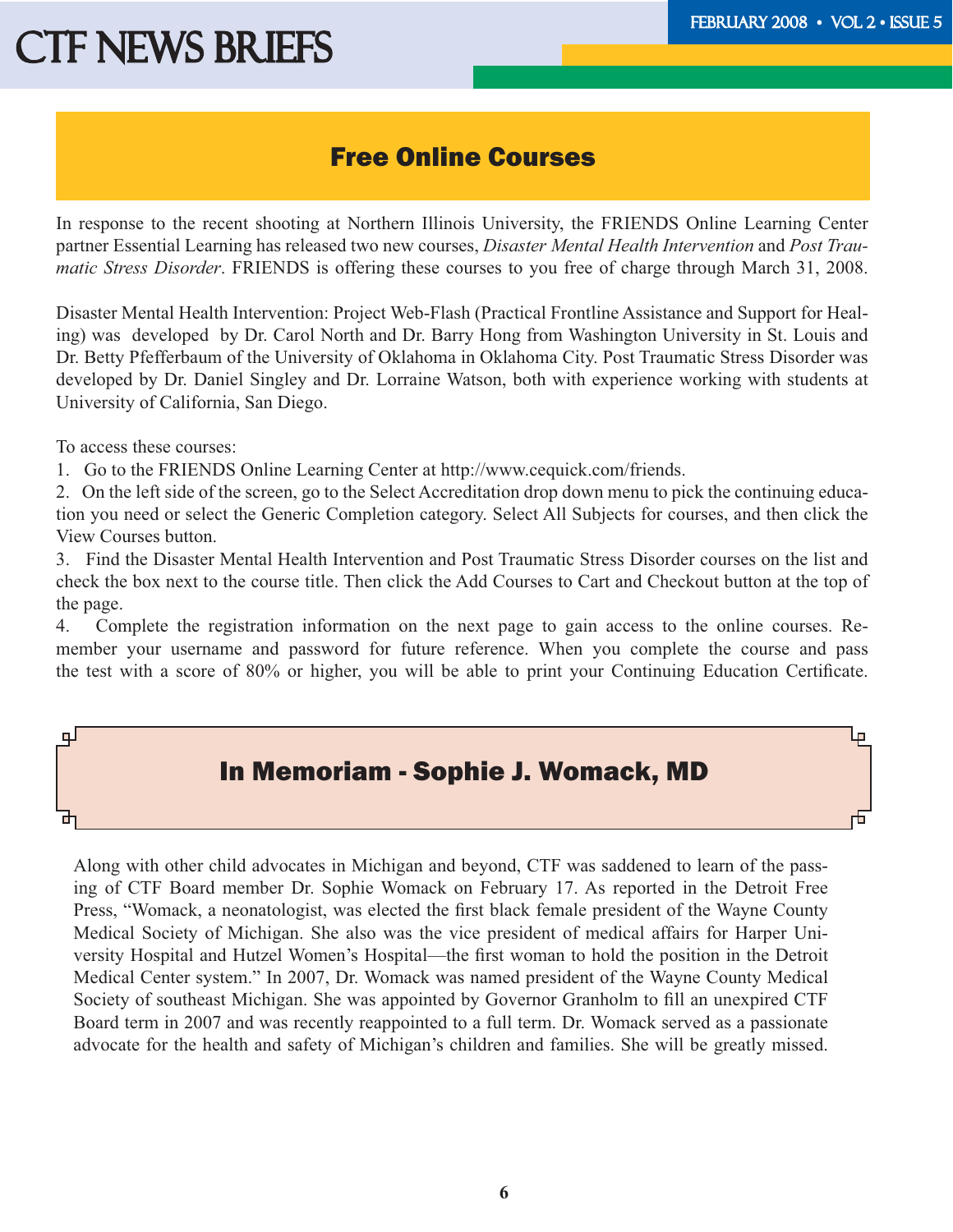#### CTF STAFF

### **Upcoming Events**

**March 1:** Two Circle of Parents workshops will be conducted by Sylvia Brown Jones, LMSW. The workshops will be held at the New Hope Missionary Baptist Church located at 23455 W. Nine Mile Road in Southfield. The workshops are being presented in conjunction with "Blazing the Trail Back to the Village: 2nd Annual Parenting Conference." The Circle of Parents workshops will be held at 9:00 a.m. and 11:00 a.m. Contact New Hope Missionary Baptist Church at 248.353.0675 for more information.

**March 13:** The St. Clair County Child Abuse/Neglect Council will host its Annual Awards Luncheon on March 13, 2008, at the Fogcutter Restaurant in downtown Port Huron from 12:00 p.m. to 1:30 p.m. Tickets are \$16.00 per person. Seating is limited so please make your reservation by March 10. This event honors the Child Advocate of the Year and the Community Child Advocate of the Year. For more information or to make a nomination, please contact the council at 810.966.9911.

**March 15:** Join Congressman John Conyers at the "Rise and Shine" breakfast event to celebrate Parenting Awareness Month. Breakfast with the Congressman will be from 9:00 a.m. to 10:30 a.m. and will be followed by opportunities to learn about family support programs. The event will be held at the Peter Vetal Elementary and Middle School in the Brightmoor neighborhood of Detroit. For more information or to RSVP, contact Michele Corey at Michigan's Children via email at corey.michele $@m$ ichiganschildren.org or by phone at 800.330.8674.

**April 21-22:** The Michigan Childhood Lead Poisoning Prevention and Healthy Homes Programs will hold a Lead Safe and Healthy Homes Conference on April 21 and 22 at Michigan State University's Kellogg Center in East Lansing. For more information or to register, visit www.mphi.eductrng. net or contact Tarah Collins at 517.324.8329 or tcollins@mphi.org.



#### **Local Council Work Group**

The standing Local Council Work Group (LCWG) mentioned in previous *News Briefs* will hold its first teleconference meeting on Thursday, March 13. The group consists of 22 local council volunteer representatives from all regions of the state and all tier levels. The CTF Executive Director and Program Director, as well as a CTF Board member, will also serve on the panel. The group will be co-chaired by the CTF Executive Director and local council representative Annemarie Valdez. All meetings will be held via teleconference and will focus on plans, strategies, and communications for improving local council and CTF practices and effectiveness. Please contact Richard Bearup (bearupr2@michigan.gov) or Janell Thelen (thelenj2@michigan. gov) with any questions.

#### Sylvia Brown Jones, LMSW 517.241.7792 Brown-JonesS@michigan.gov *Direct Service Grant Monitoring Circle of Parents*

*Parent Leadership With CTF since 2005*

#### Sarah Davis (Contractual) 517.335.7770 DavisS11@michigan.gov

*Federal Grant Application & Report Federal Requirements Citizen Review Panel With CTF since 2006*

> Stephanie Dorey (Contractual) 517.335.0671 DoreyS@michigan.gov *Fund Development Assistant With CTF since 2006*

#### Patricia Headley 517.241.7226 HeadleyP@michigan.gov *Cherish the Children Auction Supporting Families Conference Special Events With CTF since 1999*

Addie Marie Roof (Contractual) 517.335.5237 RoofA@michigan.gov *Zero-to-Th ree Program/Policy Analyst With CTF since 2007*

#### M. Jeffrey Sadler, MBA 517.335.4620 SadlerM@michigan.gov *Zero-to-Th ree Chief Administrative Analyst With CTF since 2005*

#### Alan Stokes, MDiv 517.241.7793

StokesA@michigan.gov *Community Awareness Operations & Logistics Website & e-Store With CTF since 2005*

Janell Thelen, MBA, CPA 517.335.3741 ThelenJ2@michigan.gov *Program Operations Staff Supervision With CTF since 2007*